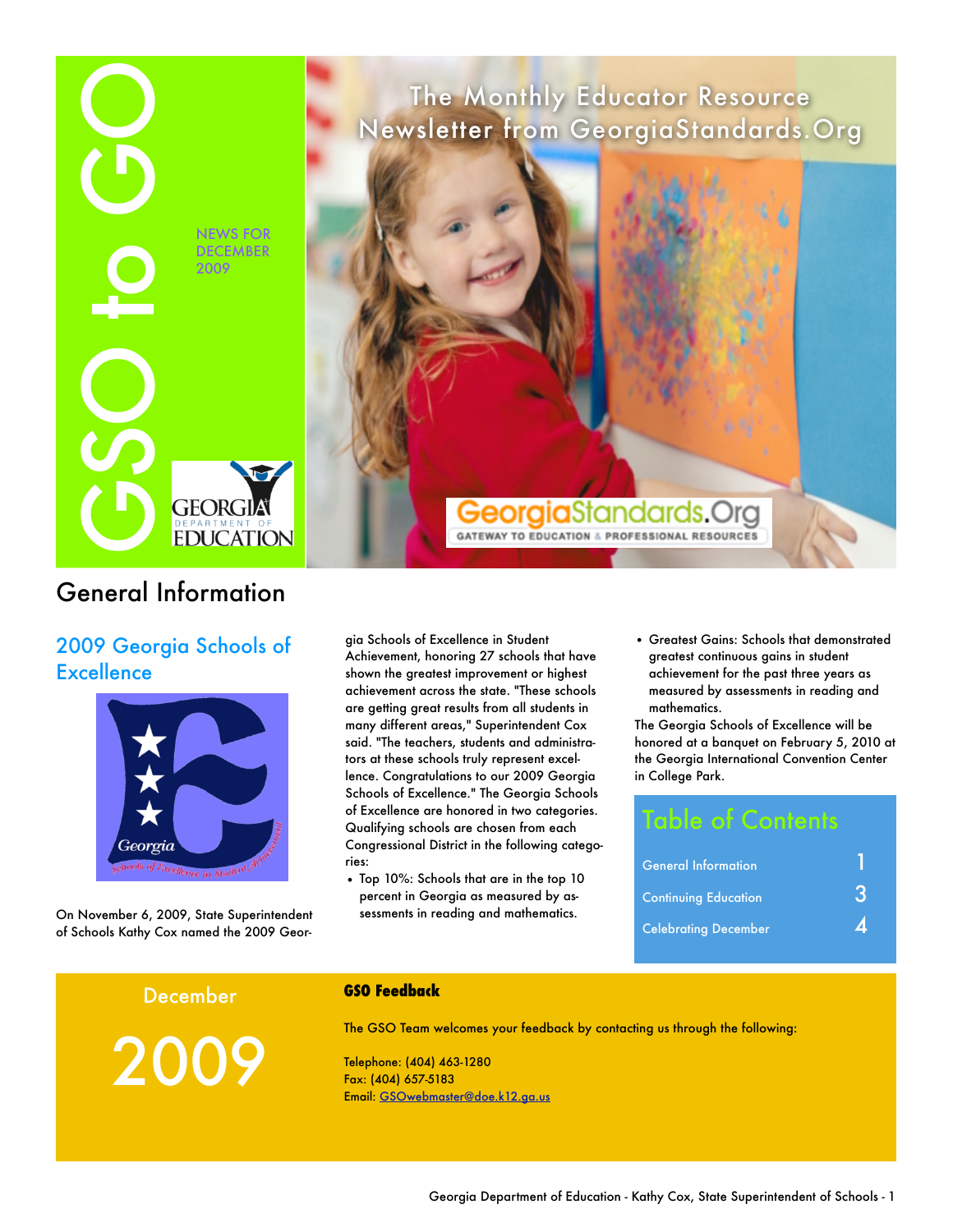### **2009 GEORGIA SCHOOLS OF EXCELLENCE**

### *GREATEST GAINS*

Congressional District, School, System

1 - Waycross Middle School, Ware County

- 2 J.S. Pate Elementary, Crisp County
- 2 Lake Park Elementary, Lowndes County
- 3 Pike County Elementary Pike County
- 5 Renfroe Middle School, Decatur City
- 6 Dogden Middle School, Cobb County
- 7 Peachtree Ridge High, Gwinnett County
- 7 Frank Osborne Middle, Gwinnett County
- 8 Jasper County Primary, Jasper County

9 - West Hall High School, Hall County 10 - Oglethorpe County Middle School, Ogle-

thorpe County 11 - Rome Middle School, Rome City 13 - Mableton Elementary School, Cobb **County** 

13 - Teasley Elementary, Cobb County

*TOP 10%*

Congressional District, School, System

1 - Appling County Primary, Appling County 2 - Lincoln Elementary Magnet, Dougherty **County** 

3 - Whitewater Middle School, Fayette County

4 - Honey Creek Elementary, Rockdale County

5 - West Manor Elementary School, Atlanta Public Schools

- 6 Pope High School, Cobb County
- 6 Chattahoochee High, Fulton County
- 7 Daves Creek Elementary, Forsyth County
- 8 Bonaire Elementary, Houston County
- 9 Riverwatch Middle, Forsyth County
- 10 Oconee County Elementary, Oconee

**County** 

11 - Ford Elementary, Cobb County

12 - Savannah Arts Academy, Savannah-Chatham County



## Ruta Quetzal BBVA 2009 **Scholarships**

According to the **Education Office of Spain's** 

[website](http://www.educacion.es/exterior/usa/en/programs/quetzal/default.shtml), King Juan Carlos of Spain started a scholarship program in 1979 with the purpose of raising awareness among 16 and 17 year old students about the Ibero-American cultural and historical heritage. Later, this was extended youths from all over the world. Ruta Quetzal-BBVA is an academic and travel adventure exclusively for recipients of the scholarships. The expedition features a broad array of academic activities and a curriculum designed by the Complutense University of Madrid. This academic adventure will include visits to Chile and Spain. The tentative dates for the trip are June 22 through July 26, 2010. There are four scholarships for U.S. students and one scholarship for Canadian students. Each scholarship is valued at \$16,000 and covers round trip air travel from New York or Miami in the US and Montreal in Canada and the full cost of the study-expedition. Visit the Ruta Quetzal BBVA [2010 Expedition webpage](http://www.educacion.es/exterior/usa/en/programs/quetzal/default.shtml) for more information about the requirements, topics, projects and applications. Deadline is January 8, 2010.

## 2009-2010 Young Georgia **Authors Competition**



The Young Georgia Authors Competition 2009-2010 information is posted on the **ELA** [program page](http://www.gadoe.org/ci_services.aspx?PageReq=CIServEnglish) of the Georgia Department of Education website. Scroll towards the bottom of the page, and you will see links to the following documents:

- [•2009-10 Official Rules Booklet](http://www.gadoe.org/DMGetDocument.aspx/YGA%202009-10%20pdf.PDF?p=6CC6799F8C1371F68C1F91128BD9DBFB890C2B225124CE1471D2E941B0C3FCBE&Type=D)
- [•Winners of 2008-09 School Year](http://public.doe.k12.ga.us/DMGetDocument.aspx/YGA%20Winners%202009.doc?p=6CC6799F8C1371F60DA3BE96C4CBEA1B7CE99F0346971731C1C5E8767CEBC018&Type=D)

[•Young Georgia Authors Winning Entries](http://public.doe.k12.ga.us/DMGetDocument.aspx/YGA%20%20Winning%20Entries%202009.pdf?p=6CC6799F8C1371F65D48A59E2FAA1DC4027309DC7452091D15DE6FC0F02A4810&Type=D)  [2009](http://public.doe.k12.ga.us/DMGetDocument.aspx/YGA%20%20Winning%20Entries%202009.pdf?p=6CC6799F8C1371F65D48A59E2FAA1DC4027309DC7452091D15DE6FC0F02A4810&Type=D)

The deadline for entries this year's Young Georgia Authors Competition is March 10, 2010. The **ELA** program office looks forward to your participation.

## Chuck Leavell Now Performing on Georgia Read More



One of the most abundant natural resources found in Georgia are trees. Therefore, tree preservation is an important lesson to teach students. And what a great reason to watch Chuck Leavell read [The Tree Farmer](http://tinyurl.com/29mwgk), a book he has written along with Nicholas Cravotta, to a group of students. This beautifully illustrated and poetic story aims to educate children about the environment and our roles as environmental stewards. Just like other Georgia Read More featured books, there is a [vocabulary list](http://public.doe.k12.ga.us/DMGetDocument.aspx/The%20Tree%20Farmer.pdf?p=6CC6799F8C1371F69AC2DC1EEDD51678074735E47A5D89CB961C463540F57541&Type=D) that goes along with The Tree Farmer story. Watch this month's featured [Georgia Read More video](http://tinyurl.com/29mwgk) with your students to plant important environmental ideals. Your class can also check out the other videos playing on the [Georgia Read](http://www.gadoe.org/it.aspx?PageReq=ITReadMore)  [More Program Videos page.](http://www.gadoe.org/it.aspx?PageReq=ITReadMore)

## Download Writing Assessment Resources

One of the main objectives of the **Office of** [Standards, Instruction and Assessment \(SIA\)](http://www.gadoe.org/ci.aspx) is to produce well-designed assessments that are aligned to the state curriculum. In fact, [SIA](http://www.gadoe.org/ci.aspx) has made many [downloadable writing rubrics](http://www.gadoe.org/ci_testing.aspx?folderID=4884&m=links&ft=WA%20Resources) available to teachers. These Microsoft Word formatted writing rubrics are available to educators in the elementary, middle and high school levels. K-5 teachers may select from a plethora of informational, narrative or persuasive writing rubrics. The Georgia High School Writing Test (GHSWT), Georgia Grade 8 and Georgia Grade 5 Writing Assessments are based on the following four Domains:

- •Ideas
- •Organization
- •Style
- •Conventions

The [Georgia Writing Assessments Weighting](http://www.gadoe.org/DMGetDocument.aspx/Domain%20Weights%20for%20Writing%205,8_11.pdf?p=6CC6799F8C1371F6BF893A8E73B7C8F00A371A07973A4AD47D4D9838D9C3FB9A&Type=D)  [of Domains](http://www.gadoe.org/DMGetDocument.aspx/Domain%20Weights%20for%20Writing%205,8_11.pdf?p=6CC6799F8C1371F6BF893A8E73B7C8F00A371A07973A4AD47D4D9838D9C3FB9A&Type=D) is an important PDF you can download to better understand how the score ratings on the writing assessments are determined by the Georgia Department of Education Testing Division.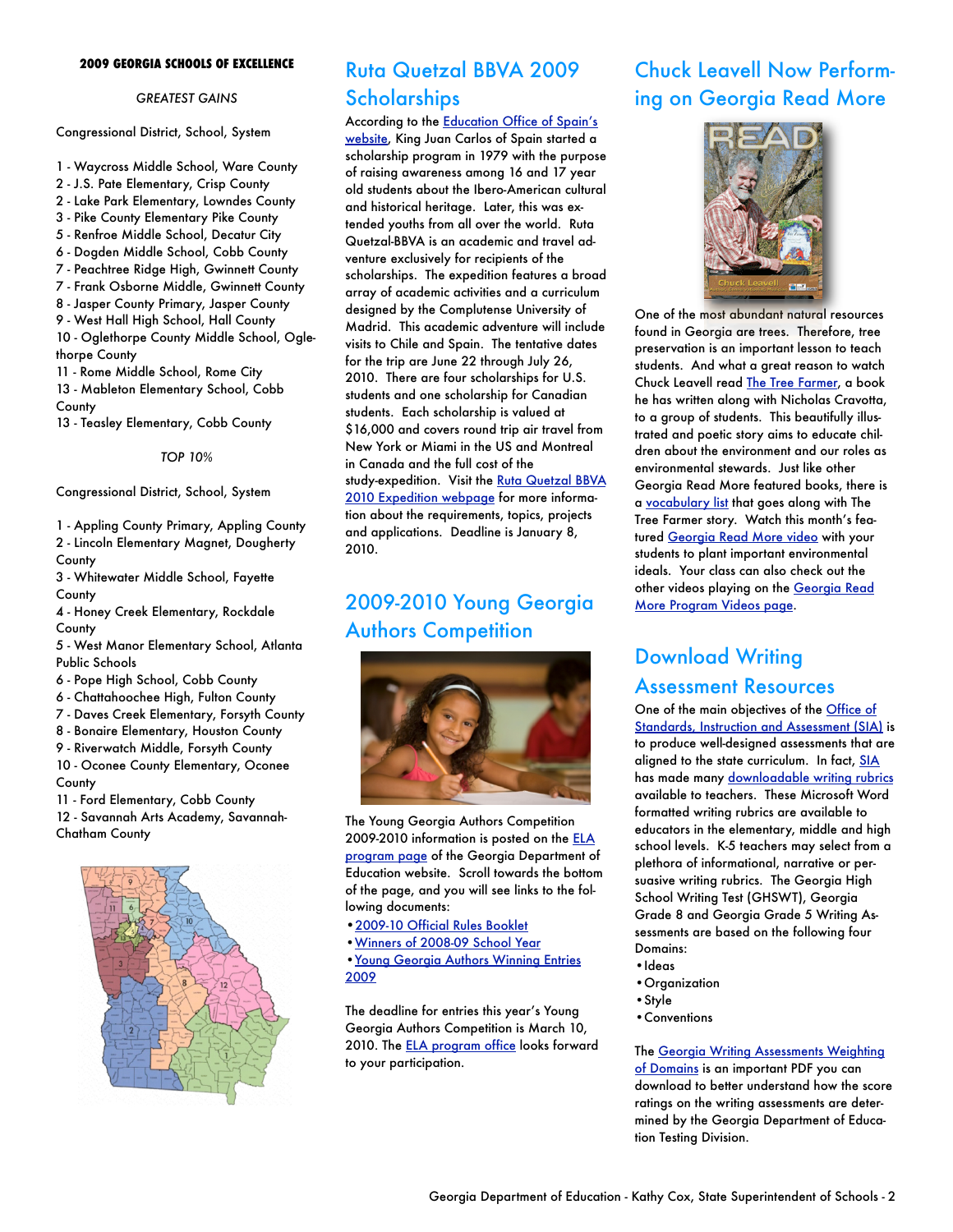# Continuing Education

### ETCs Offer Professional Learning and Consulting

The [Educational Technology Centers](http://public.doe.k12.ga.us/it.aspx?PageReq=ETC)  [\(ETCs\)](http://public.doe.k12.ga.us/it.aspx?PageReq=ETC) work collaboratively to provide professional learning, consulting, and service for Georgia educators to promote the appropriate use of technology in support of teaching, learning and leadership. Thirteen ETTC training centers are located throughout the state for your convenience. All the ETCs offer comprehensive curriculum, administrative, and technology support training and services for P-16 educators, administrative staff, support personnel and technology support specialists. Check to see where the closest [Educational Technol](http://public.doe.k12.ga.us/it.aspx?PageReq=ETC)[ogy Center](http://public.doe.k12.ga.us/it.aspx?PageReq=ETC) is located to you.

### Free Online Training Through Verizon Thinkfinity

The goal of Verizon Thinkfinity's professional development is to help educators, parents and afterschool practitioners engage students and enhance learning using online resources. There are free online [training courses \(webinars\)](http://www.thinkfinity.org/pd/national_training.aspx) that you can register for the one that best meets your needs. Many [webinar ses](http://www.thinkfinity.org/pd/national_training.aspx)[sions](http://www.thinkfinity.org/pd/national_training.aspx) are available for an educator audience and are intended for K-12 educators and administrators, and college of education students and faculty/ instructors. There are even sessions designed for parents, after-school practitioners and adults working with school-age children. The [Verizon Thinkfinity Gen](http://www.thinkfinity.org/pd/national_training.aspx)[eral Audience sessions](http://www.thinkfinity.org/pd/national_training.aspx) would also be a great solution for schools and classrooms that have volunteers and tutors. The draft of the new [Georgia Perform](https://www.georgiastandards.org/standards/Pages/BrowseStandards/HealthEd.aspx)[ance Standards for Health Education](https://www.georgiastandards.org/standards/Pages/BrowseStandards/HealthEd.aspx) was approved by the State Board of Education and will be posted for 60 days for public review and comment on GeorgiaStandards.Org. The [draft of the](https://www.georgiastandards.org/standards/Pages/BrowseStandards/HealthEd.aspx)  [standards and survey](https://www.georgiastandards.org/standards/Pages/BrowseStandards/HealthEd.aspx) will be accessible for review and comment from September 14, 2009 through November 13, 2009.



### FREE Online Training Opportunities delivered by Verizon's Thinkfinity.org

### General Audience

These webinars sessions are intended for parents, after-school practitioners and adults working with school-age children.

[Strategies for Sharing Verizon Thinkfinity](http://tims.thinkfinity.org/CourseSessions/coursespecificregistration.aspx?CourseID=91)  $45$  min

[Think Family!](http://tims.thinkfinity.org/CourseSessions/coursespecificregistration.aspx?CourseID=103) 30 min

[Think Possibilities-Verizon Thinkfinity's](http://tims.thinkfinity.org/CourseSessions/coursespecificregistration.aspx?CourseID=87)  [FREE Online Tools!](http://tims.thinkfinity.org/CourseSessions/coursespecificregistration.aspx?CourseID=87) 30 min

### Educator Audience

These webinars sessions are intended for K-12 educators and administrators, and college of education students and faculty/instructors.

[Captivate Students with Verizon](http://www.thinkfinity.org/pd/national_training.aspx%23)  **[Thinkfinity](http://www.thinkfinity.org/pd/national_training.aspx%23)** 1 hour

[History in a Hurry: Using Smithsonian's](http://tims.thinkfinity.org/CourseSessions/coursespecificregistration.aspx?CourseID=94)  [History Explorer Web Site](http://tims.thinkfinity.org/CourseSessions/coursespecificregistration.aspx?CourseID=94) 1 hour

Integration Framework & Plan: Next [Steps for Using Verizon Thinkfinity Re](http://tims.thinkfinity.org/CourseSessions/coursespecificregistration.aspx?CourseID=93)[sources](http://tims.thinkfinity.org/CourseSessions/coursespecificregistration.aspx?CourseID=93) 1 hour

[Reaching 21st Century Students with](http://tims.thinkfinity.org/CourseSessions/coursespecificregistration.aspx?CourseID=96)  [Verizon Thinkfinity](http://tims.thinkfinity.org/CourseSessions/coursespecificregistration.aspx?CourseID=96) 1 hour

[School Administrators: Leading with Ver](http://tims.thinkfinity.org/CourseSessions/coursespecificregistration.aspx?CourseID=104)[izon Thinkfinity](http://tims.thinkfinity.org/CourseSessions/coursespecificregistration.aspx?CourseID=104)  $45$  min

[Strategies for Sharing Verizon Thinkfinity](http://tims.thinkfinity.org/CourseSessions/coursespecificregistration.aspx?CourseID=91)  $45$  min

### GPS Glossary

### **Common Assessments**

Common assessments are the result of teachers collaborating and coming to consensus about what students should know, understand and be able to do according to the standards. Common assessments assess the standards and provide teachers a means for looking at student work.



### Michael C. Carlos Museum Teacher Programs

The [Michael C. Carlos Museum](http://carlos.emory.edu/) is an educational partner of the Department of Education. The museum offers a memorable experience by exploring the world's art and cultures through tours, outreach programs, online exhibits and professional development. You can even bring the museum to your classroom by having students listen to [podcasts](http://carlos.emory.edu/podcasts) prepared as audio only or enhanced audio with images. The Carlos Museum also has a [Teacher Programs webpage](http://carlos.emory.edu/teacher-programs%23PLU%20Course%20for%20Teachers) that includes information for field trip funding, workshops for teachers and PLU courses for teachers. Emory's Office of Community Partnerships has provided a grant to the Carlos Museum to subsidize transportation to the Museum for up to \$200 per bus. For additional details on all the education programs, contact Julie Green by **email** or by phone at 404-727-2363. The Carlos Museum is located at [Emory University](http://carlos.emory.edu/directions-parking) in Atlanta, Georgia.

### **Carlos Conversations**

Below is a preview of one of the [pod](http://carlos.emory.edu/podcasts)[casts](http://carlos.emory.edu/podcasts) about the works of art at the Michael C. Carlos Museum. This [podcast](http://carlos.emory.edu/podcasts)  [series](http://carlos.emory.edu/podcasts) was voted "Best Use of New Technology for Exploring Ancient Ideas" in the 2008 "Best of Atlanta" issue of Atlanta Magazine! So be sure to tune in!

**Sacred Spots**

[Audio Only/MP3](http://carlos.emory.edu/files/Sacred%20Spots.mp3) | [Enhanced](http://carlos.emory.edu/files/Sacred%20Spots.m4a)  [Audio with Images](http://carlos.emory.edu/files/Sacred%20Spots.m4a)

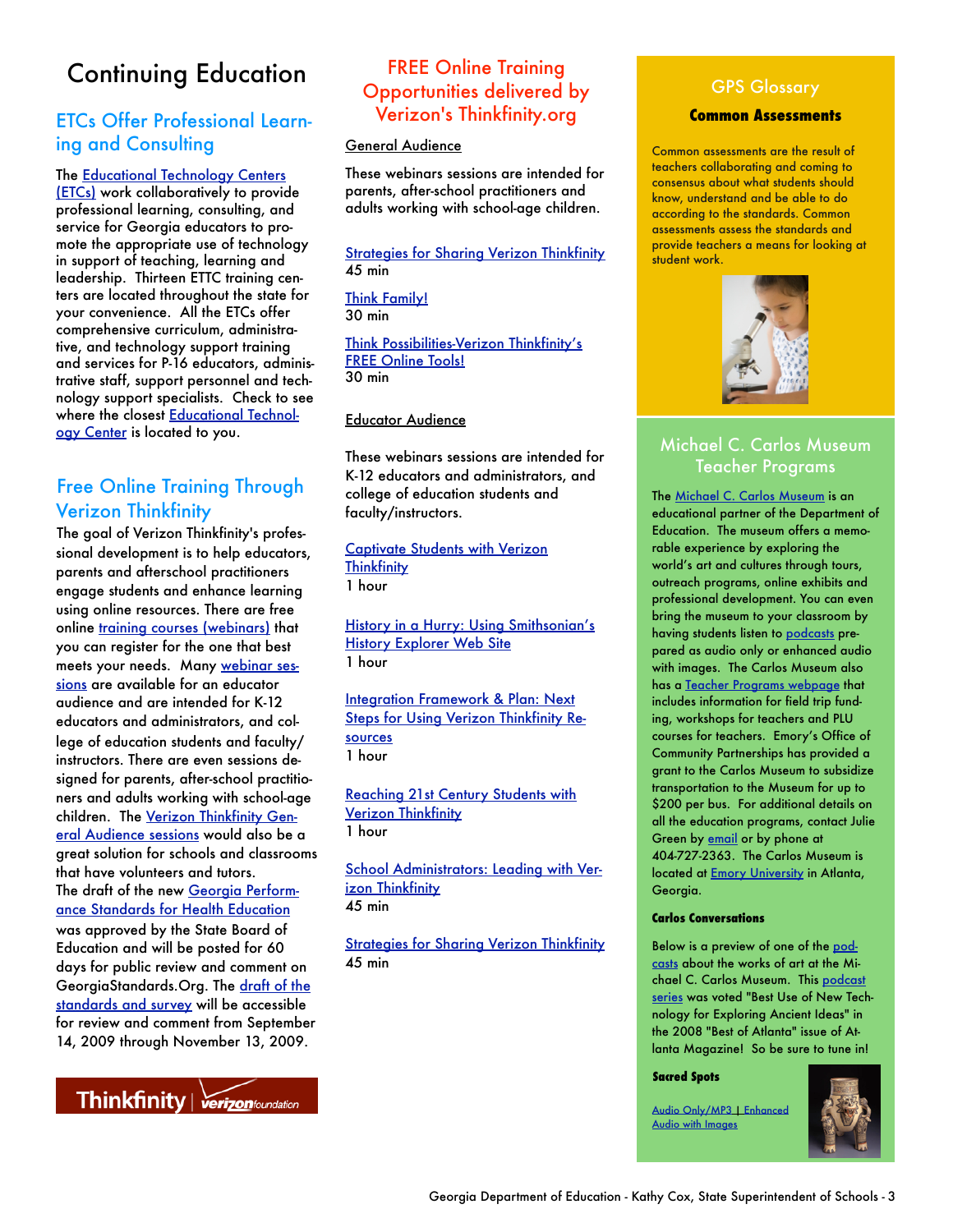# **Celebrating** December

**1941** [Pearl Harbor](http://www.georgiaencyclopedia.org/nge/Article.jsp?id=h-1014&hl=y) was at-

**1845** - Georgia Author Joel Chandler Harris was born.

**1864** - Sherman's [March to](http://www.georgiaencyclopedia.org/nge/Article.jsp?id=h-641&pid=s-46) 

Dec. 7

tacked by Japan.

Dec. 9

Dec. 21

[the](http://www.georgiaencyclopedia.org/nge/Article.jsp?id=h-641&pid=s-46) Sea

# communicate collaborate connect

For more Georgia facts, visit [The New Georgia Encyclope](http://www.georgiaencyclopedia.org/)[dia](http://www.georgiaencyclopedia.org/).

[GeorgiaStandards.Org](https://www.georgiastandards.org/Pages/default.aspx) is the Thinkfinity State Education Partner in Georgia. GSO provides [Thinkfinity professional](http://www.thinkfinity.org/pd/request_training.aspx)  [development](http://www.thinkfinity.org/pd/request_training.aspx) for educators and trainers.

### Downloads

> [December calendar template](http://www.georgiastandards.org/Documents/GSO-to-GO-December-2009-Calendar-Template.doc)

### Links

- > [GSO Contact Information](https://www.georgiastandards.org/Pages/ContactUs/contactus.aspx)
- > [Connect with GSO on Twitter](http://twitter.com/gastandardsorg)
- > [GPS by Grade Level, K-8](http://www.georgiastandards.org/standards/Pages/BrowseStandards/GPS_by_Grade_Level_K-8.aspx)

### December Writing Prompt

Winter can make people excited for snow, chilled from the cold, blue over gray skies, or cheery for a holiday. Have students write a poem about their feelings for winter. Eduplace also offers the follo[wing December them](http://www.eduplace.com/monthlytheme/)es for grade levels K - 8.

December in Georgia **History** 

THE NEW GEORGIA ENCYCLOPEDIA

Did you know that every article and image on the [New Georgia Encyclopedia \(NGE\)](http://www.georgiaencyclopedia.org/nge/Home.jsp) features an aspect of Georgia? The [NGE](http://www.georgiaencyclopedia.org/nge/Home.jsp) has many notable events and influential Georgians you can peruse with your students that are highlighted for [December in Georgia](http://www.georgiaencyclopedia.org/nge/Feature.jsp?id=s-46&hl=y)  [History](http://www.georgiaencyclopedia.org/nge/Feature.jsp?id=s-46&hl=y). Challenge your students to use the [NGE](http://www.georgiaencyclopedia.org/nge/Home.jsp) to find out what city General William T. Sherman offered President Abraham Lincoln as a Christmas present in 1864. The [Sher](http://www.georgiaencyclopedia.org/nge/Article.jsp?id=h-641&pid=s-46)[man's March to the Sea article](http://www.georgiaencyclopedia.org/nge/Article.jsp?id=h-641&pid=s-46) may come in handy for your students as they research Sherman. While your students are collaborating with each other to find the answer on the [NGE site](http://www.georgiaencyclopedia.org/nge/Home.jsp), you know you are covering the following social studies GPS on General William T. Sherman:

- SSUSH9c United States History
- [•SS5H1c](https://www.georgiastandards.org/_layouts/GeorgiaStandards/Unitbuilder/SearchResults.aspx?viewmode=details&StandardIDSelected=688) Fifth Grade
- **SS8H6b** Eighth Grade

Social studies teachers may want to expand on General Sherman and The Civil War by using [Civil War Reenactments,](http://public.doe.k12.ga.us/DWPreview.aspx?WID=87&obj=44726&mode=1) a GPS-aligned unit.

## December EDSITEment Calendar of Holidays and Special Events

As we close out the year, [EDSITEment](http://edsitement.neh.gov/) has posted an abundance of educational links with its [December 2009 calendar](http://edsitement.neh.gov/calendar.asp?date=12/1/2009). The [ED-](http://edsitement.neh.gov/)[SITEment calendar](http://edsitement.neh.gov/) codes daily links by website feature (W), lesson plan (LP), Picturing America (PA) and We the People Bookshelf (WTP). December 1, 1955 is the day Rosa Parks was arrested, which led to the Montgomery Bus Boycott. Teachers can draw attention to this important historical event by using the [Ordinary People, Ordinary Places:](http://edsitement.neh.gov/view_lesson_plan.asp?id=353)  [The Civil Rights Movement lesson plan](http://edsitement.neh.gov/view_lesson_plan.asp?id=353) with their students. Fifth grade teachers would address SS5H8b and can use The [Civil Rights](http://public.doe.k12.ga.us/DWPreview.aspx?WID=88&obj=38624&mode=1)  [Movement of the 1960s teaching activity](http://public.doe.k12.ga.us/DWPreview.aspx?WID=88&obj=38624&mode=1) that spans the course of one week. President Polk confirmed that gold was discovered in California on December 5, 1848, which started to the [Gold Rush!](http://museumca.org/goldrush/) And December 7, 1941 is a date the United Stated will never forget; it's the day that Pearl Harbor was attacked by Japan.

**[EDSITEment](http://edsitement.neh.gov/) provides links to the following** three Pearl Harbor lesson plans:

- •[The Road to Pearl Harbor](http://edsitement.neh.gov/view_lesson_plan.asp?id=748)
- •[Turning the Tide in the Pacific, 1941-1943](http://edsitement.neh.gov/view_lesson_plan.asp?id=654)
- [Victory in the Pacific, 1943-1945](http://edsitement.neh.gov/view_lesson_plan.asp?id=657)

On December 12, 1800, Washington D.C. becomes the capitol of the United States. You can link to From the [White House of Yesterday](http://www.edsitement.neh.gov/view_lesson_plan.asp?ID=463)  [to the White House of Today](http://www.edsitement.neh.gov/view_lesson_plan.asp?ID=463) as an appropriate lesson plan to teach about the house at 1600 Pennsylvania Avenue. Then on December 20, 1773 The Boston Evening Post wrote on article about the events that occurred in the Boston Harbor better known as The Boston Tea Party. **[EDSITEment](http://edsitement.neh.gov/)** poses some interesting questions to ask students in [The Boston Tea](http://edsitement.neh.gov/view_lesson_plan.asp?id=397)  [Party: Costume Optional? lesson plan.](http://edsitement.neh.gov/view_lesson_plan.asp?id=397) December 18, 1865 marks the day the U.S. Constitution was ratified to include the 13th Amendment that abolished slavery. Why was the Emancipation Proclamation by Abraham Lincoln so important? The **Emancipation Proc**[lamation: Freedom's First Steps lesson plan](http://edsitement.neh.gov/view_lesson_plan.asp?id=290) can be utilized by teachers to teach about Lincoln's Emancipation Proclamation policy and the impact it had on the United States.